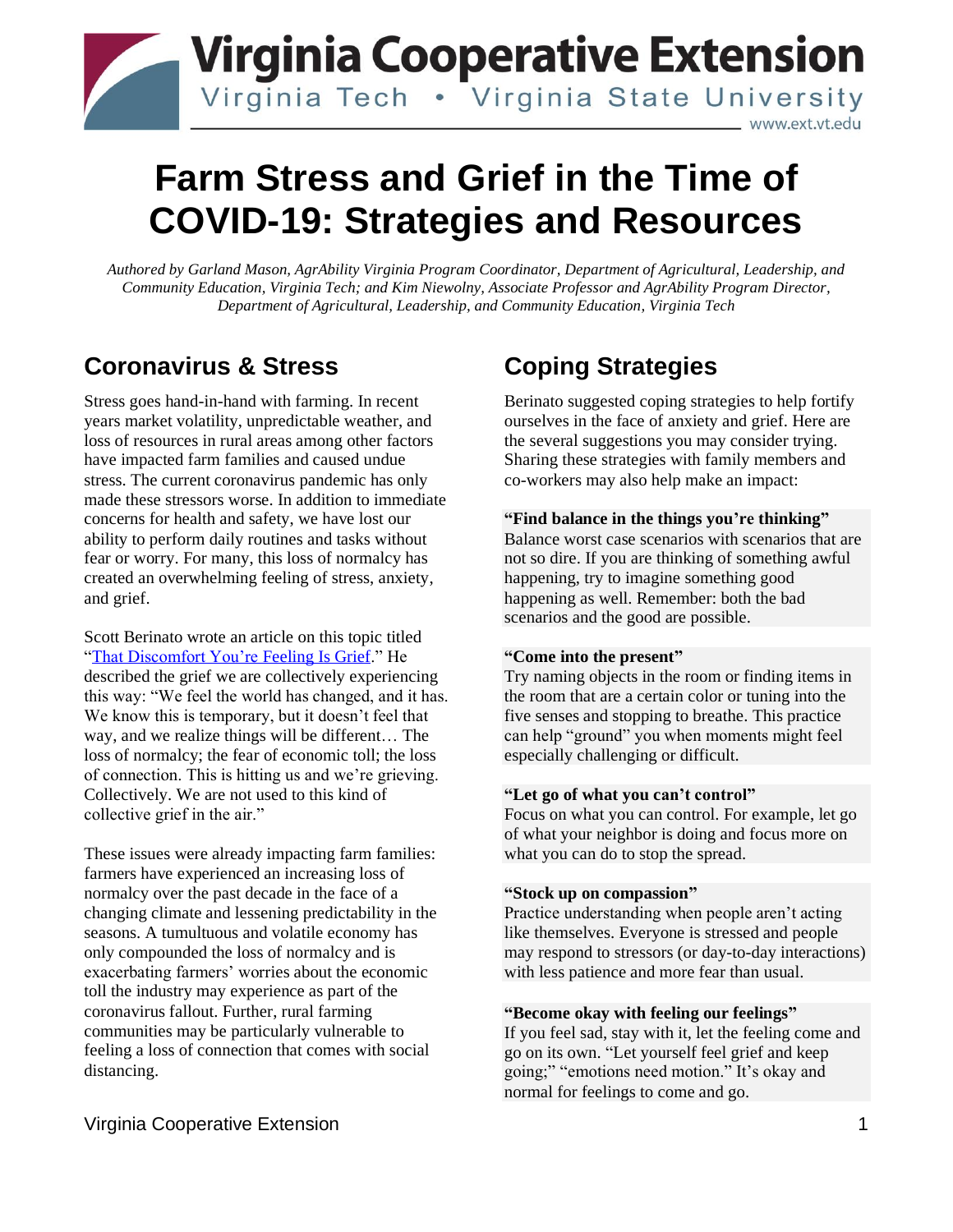# **Mental Health Resources in Virginia and Nationally**

There are several resources and hotlines available to assist individuals and caregivers facing mental health crisis, some operate in Virginia and others operate nationally.

# • **National Suicide Prevention Lifeline.**

1-800-273-TALK (8255) Available 24/7 to anyone in emotional distress or at risk for suicide.

# • **Crisis Text Line.**

Text "CONNECT" to 741741. Available 24/7 to provide crisis intervention via mobile messaging

# • **Mental Health America (MHA):**

#### [www.arc.mhanational.org/](https://arc.mhanational.org/)

MHA provides information on diagnoses, symptoms, treatments, payment help, and referrals. Users can find their local MHA office through the website. Also, screenings are available via the website to use with individuals and then decide on appropriate referrals for future assistance.

# • **Virginia AgrAbility:**

### <https://www.agrability.ext.vt.edu/>

Virginia AgrAbility is a program designed to assist farmers with disabilities and their families. AgrAbility also does outreach related to farm stress and mental health. AgrAbility can make referrals related to farm stress and mental health. To learn more about AgrAbility visit the website or call (540) 231-4582 for a referral.

Virginia AgrAbility's website provides a [PDF](http://www.pubs.ext.vt.edu/AEE/AEE-150/AEE-150.html)  [document](http://www.pubs.ext.vt.edu/AEE/AEE-150/AEE-150.html) discussing what stress is and the other diagnoses it can lead to, how to recognize these, why mental health is important, and additional resources on where to turn.

# **COVID-19 Mental Health Resources & News Articles**

These are resources for coping with coronavirus and associated stressors, as well as news pieces and fact sheets on the impact of coronavirus on mental health.

### • **How to manage anxiety during a pandemic**

An article published by Vox that explains why and how coronavirus triggers anxiety and offers coping strategies and tips for how to manage anxiety during the pandemic. There's also a helpful resource guide with links for more information about staying safe during the pandemic at the end of the article.

Provenazo, B. (2020, March 21). How to manage anxiety during a pandemic. Vox. [https://www.vox.com/identities/2020/3/21/2118](https://www.vox.com/identities/2020/3/21/21188362/manage-anxiety-pandemic) [8362/manage-anxiety-pandemic](https://www.vox.com/identities/2020/3/21/21188362/manage-anxiety-pandemic)

### • **Why your mental health may be suffering in the COVID-19 pandemic**

A piece published by PBS describing the mental health implications of social distancing during global pandemic. Santhanam's article describes why social distancing is so effective, gives examples on how stress may manifest in adults and children, and provides advice from trusted experts on how to manage stress imposed by the COVID-19 pandemic.

Santhanam, L. (2020, March 19). *Why your mental health may be suffering in the COVID-19 pandemic*. PBS.

[https://www.pbs.org/newshour/health/why-your](https://www.pbs.org/newshour/health/why-your-mental-health-may-be-suffering-in-the-covid-19-pandemic)[mental-health-may-be-suffering-in-the-covid-](https://www.pbs.org/newshour/health/why-your-mental-health-may-be-suffering-in-the-covid-19-pandemic)[19-pandemic](https://www.pbs.org/newshour/health/why-your-mental-health-may-be-suffering-in-the-covid-19-pandemic)

### • **CDC Statement on Daily Life and Coping during COVID-19 pandemic**

[https://www.cdc.gov/coronavirus/2019](https://www.cdc.gov/coronavirus/2019-ncov/daily-life-coping/index.html) [ncov/daily-life-coping/index.html](https://www.cdc.gov/coronavirus/2019-ncov/daily-life-coping/index.html)

A toolkit with tips on stress and coping as well as resources for caring for children and animals.